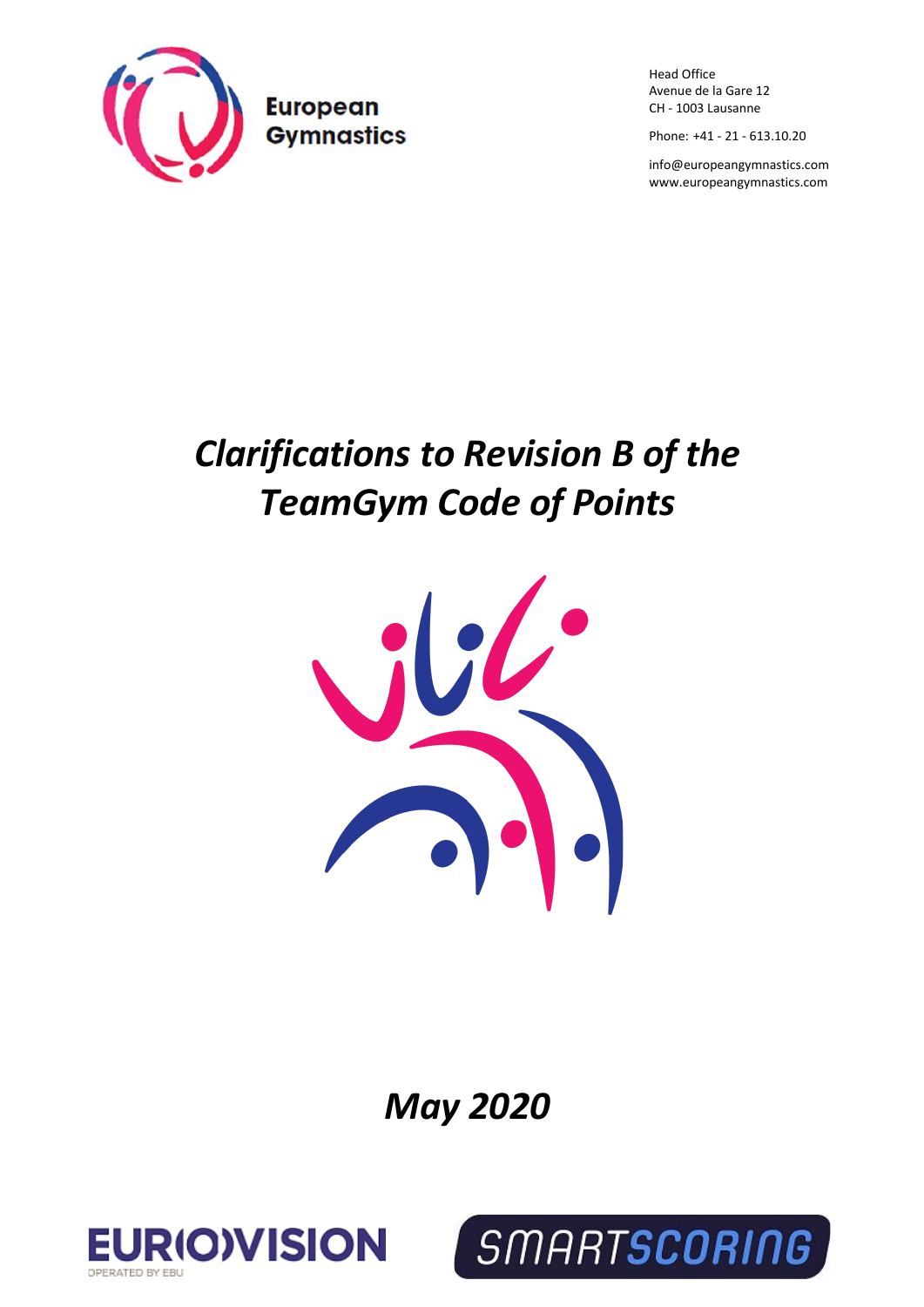| <b>Clarifications to Revision B of the TeamGym Code of Points</b> |                        |                                                                                  |                                                                                                                                                                                                                                                                                                                                                                                                                                                                                         |  |
|-------------------------------------------------------------------|------------------------|----------------------------------------------------------------------------------|-----------------------------------------------------------------------------------------------------------------------------------------------------------------------------------------------------------------------------------------------------------------------------------------------------------------------------------------------------------------------------------------------------------------------------------------------------------------------------------------|--|
| <b>No</b>                                                         | <b>Section</b>         | <b>Description</b>                                                               | <b>Clarification</b>                                                                                                                                                                                                                                                                                                                                                                                                                                                                    |  |
| 1.                                                                | Part I 4.2<br>and 8.2  | The "UEG Publicity<br>Rules" has been<br>replaced by the FIG<br>Publicity Rules. | In section 4.2.1 f) and $g$ ) "the most recent UEG<br>Publicity Rules" have been replaced by "the<br>most recent FIG Publicity Rules".                                                                                                                                                                                                                                                                                                                                                  |  |
|                                                                   |                        |                                                                                  | Gymnasts and coaches must wear clothing<br>according to the TeamGym Code of Points<br>section 4.2 (gymnasts) and 8.2 (coaches). The<br>rules for national identification, logos,<br>advertising and sponsorship must be in<br>accordance with the FIG Rules for Competition<br>Clothing and Advertising. Please note that the<br>national identification must be in the form of a<br>flag (in official colours) or the country name<br>(official 3-letter NOC abbreviation or in full). |  |
|                                                                   |                        |                                                                                  | For coaches standing in for support, the<br>nationality must also be identified by flag or the<br>country name. Placement is optional keeping<br>with good taste and design and ensuring an<br>aesthetic presentation.                                                                                                                                                                                                                                                                  |  |
| 2.                                                                | Part II Art<br>18.2 a) | Remove reference to<br>Appendix A5                                               | Elements will be recognised if they meet the<br>requirements in the Appendices A1 and A4.<br>Remove A5 (only for Execution)<br>Text is updated in V3.1.                                                                                                                                                                                                                                                                                                                                 |  |
| 3.                                                                | Part III 24.2          | Change "should" to<br>"must"                                                     | Note that the maximum deduction for any given<br>point of the routine must not exceed the major<br>faults column in the table below.<br>Change should to must<br>Text is updated in V3.1.                                                                                                                                                                                                                                                                                               |  |
| 4.                                                                | Part III Art<br>28.2.5 | Remove text "per<br>element"                                                     | Deduction 0.2 per gymnast for too low final<br>salto.<br>Remove per element<br>Text is updated in V3.1.                                                                                                                                                                                                                                                                                                                                                                                 |  |
| 5.                                                                | Appendix<br>A1         | Added difficulty<br>element - J1017B -<br><b>Butterfly downwards</b>             | Butterfly facing downwards has been added to<br>the A1. J1017B is a butterfly, where face is<br>pointing towards the floor while performing.<br>Upper body horizontal, legs above horizontal<br>level and leg separation ≥90 degress.                                                                                                                                                                                                                                                   |  |
| 6.                                                                | Appendix<br>A5 1.2     | Add "body"                                                                       | 1.2 Transitions:<br>Deduction if transitions are performed simply<br>by walking, marching or running without the<br>whole upper body included in the movement.<br>The missing word is added in V3.1.                                                                                                                                                                                                                                                                                    |  |